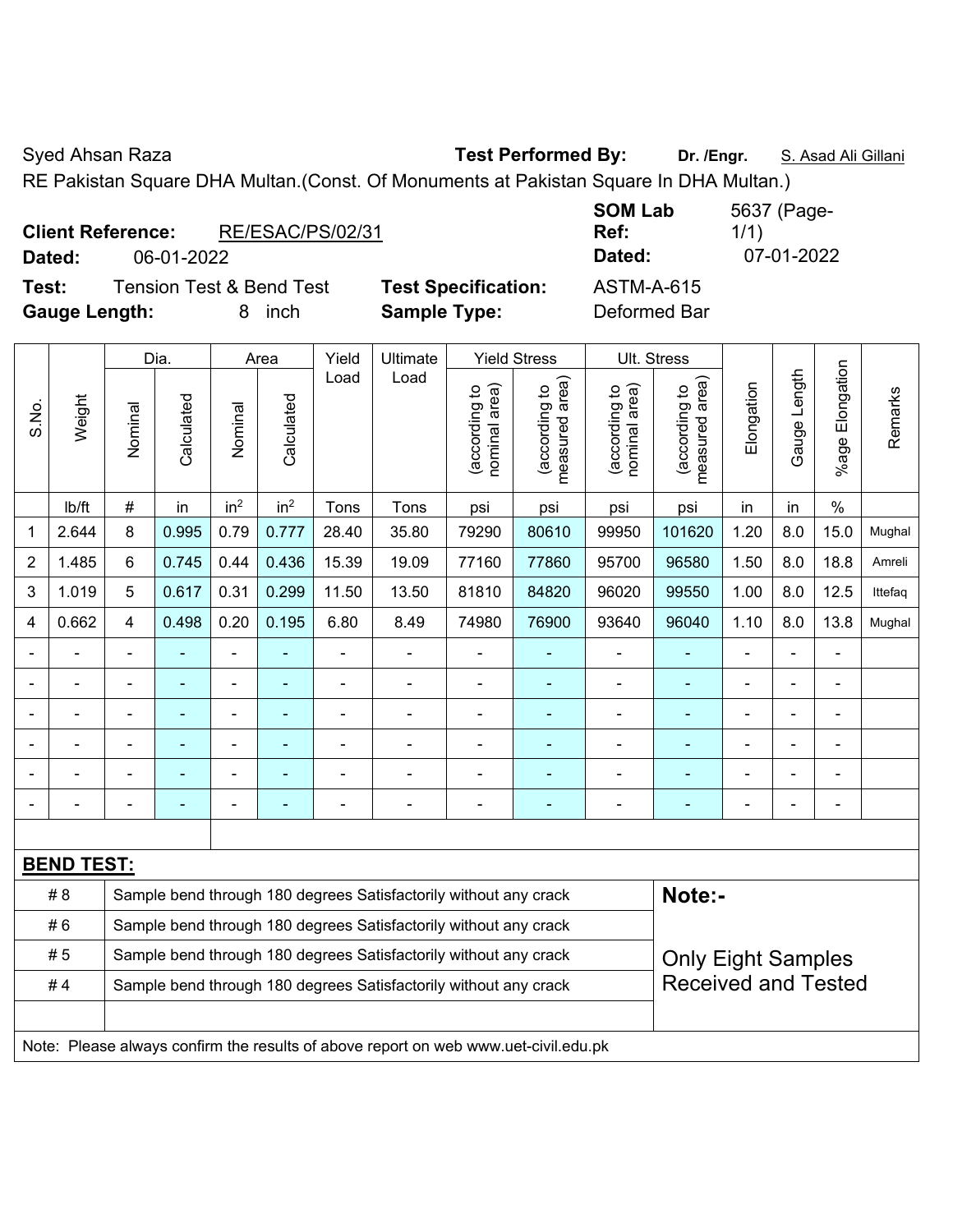Khalid Bashir **Test Performed By:** Dr. /Engr. **SAsad Ali Gillani** Charles By: Dr. /Engr. **SAsad Ali Gillani** 

Ittefaq Building Solution(Sapphire Diamond Ferozwatwan, Building: New Washing And Finishing Area)

| <b>Client Reference:</b> |            | IBS/SD/ST30                         |                            | <b>SUMLAD</b><br>Ref: | 5050 (Page-<br>1/1) |
|--------------------------|------------|-------------------------------------|----------------------------|-----------------------|---------------------|
| Dated:                   | 06-01-2022 |                                     |                            | Dated:                | 07-01-2022          |
| Test:                    |            | <b>Tension Test &amp; Bend Test</b> | <b>Test Specification:</b> | ASTM-A-615            |                     |
| <b>Gauge Length:</b>     |            | inch                                | <b>Sample Type:</b>        | Deformed Bar          |                     |

|                |                   |                | Dia.           |                          | Area            | Yield          | Ultimate                                                                            |                                | <b>Yield Stress</b>             |                                | Ult. Stress                     |                                                         |                          |                 |         |
|----------------|-------------------|----------------|----------------|--------------------------|-----------------|----------------|-------------------------------------------------------------------------------------|--------------------------------|---------------------------------|--------------------------------|---------------------------------|---------------------------------------------------------|--------------------------|-----------------|---------|
| S.No.          | Weight            | Nominal        | Calculated     | Nominal                  | Calculated      | Load           | Load                                                                                | (according to<br>nominal area) | (according to<br>measured area) | nominal area)<br>(according to | measured area)<br>(according to | Elongation                                              | Gauge Length             | %age Elongation | Remarks |
|                | lb/ft             | $\#$           | in             | in <sup>2</sup>          | in <sup>2</sup> | Tons           | Tons                                                                                | psi                            | psi                             | psi                            | psi                             | in                                                      | in                       | $\%$            |         |
| 1              | 1.516             | 6              | 0.754          | 0.44                     | 0.446           | 16.79          | 20.59                                                                               | 84160                          | 83020                           | 103210                         | 101820                          | 1.10                                                    | 8.0                      | 13.8            |         |
| $\overline{2}$ | 1.522             | 6              | 0.754          | 0.44                     | 0.447           | 17.33          | 20.90                                                                               | 86860                          | 85500                           | 104750                         | 103110                          | 1.00                                                    | 8.0                      | 12.5            |         |
|                | ÷,                | ä,             | $\blacksquare$ | $\blacksquare$           | $\blacksquare$  | $\blacksquare$ | $\blacksquare$                                                                      | $\blacksquare$                 | $\blacksquare$                  | $\blacksquare$                 | $\blacksquare$                  | $\blacksquare$                                          | $\blacksquare$           | $\blacksquare$  |         |
|                | ä,                | $\blacksquare$ | $\blacksquare$ | $\blacksquare$           | $\blacksquare$  | $\blacksquare$ | $\blacksquare$                                                                      | $\qquad \qquad \blacksquare$   | $\blacksquare$                  | $\blacksquare$                 | $\blacksquare$                  | $\blacksquare$                                          | $\blacksquare$           | $\blacksquare$  |         |
|                | $\blacksquare$    |                | ä,             | $\blacksquare$           | $\blacksquare$  | ÷              | $\blacksquare$                                                                      | $\blacksquare$                 | ÷                               | $\blacksquare$                 | ä,                              | $\blacksquare$                                          | $\overline{a}$           | ä,              |         |
|                | $\blacksquare$    |                | ÷              | Ē,                       | $\blacksquare$  | $\blacksquare$ | $\blacksquare$                                                                      | $\blacksquare$                 | $\blacksquare$                  | $\blacksquare$                 | $\blacksquare$                  |                                                         |                          | $\blacksquare$  |         |
|                | L.                |                |                | L,                       |                 |                | $\blacksquare$                                                                      | $\blacksquare$                 | Ē.                              | $\blacksquare$                 | ÷,                              |                                                         |                          |                 |         |
| $\blacksquare$ | $\blacksquare$    | $\blacksquare$ | ۰              | $\overline{\phantom{a}}$ | $\blacksquare$  | ÷              | $\overline{\phantom{a}}$                                                            | $\overline{\phantom{a}}$       | $\blacksquare$                  | $\blacksquare$                 | $\blacksquare$                  | $\blacksquare$                                          | $\blacksquare$           | $\blacksquare$  |         |
|                | $\blacksquare$    |                | ÷              | $\blacksquare$           | $\blacksquare$  | $\blacksquare$ | $\blacksquare$                                                                      | $\overline{\phantom{0}}$       | ÷,                              | $\qquad \qquad \blacksquare$   | ä,                              | $\overline{\phantom{0}}$                                | $\overline{\phantom{0}}$ | $\blacksquare$  |         |
|                | $\blacksquare$    | $\blacksquare$ | ۰              | $\blacksquare$           | $\blacksquare$  | ä,             | $\qquad \qquad \blacksquare$                                                        | $\qquad \qquad \blacksquare$   | $\blacksquare$                  | $\blacksquare$                 | $\blacksquare$                  | $\blacksquare$                                          | $\blacksquare$           | $\frac{1}{2}$   |         |
|                |                   |                |                |                          |                 |                |                                                                                     |                                |                                 |                                |                                 |                                                         |                          |                 |         |
|                | <b>BEND TEST:</b> |                |                |                          |                 |                |                                                                                     |                                |                                 |                                |                                 |                                                         |                          |                 |         |
|                | #6                |                |                |                          |                 |                | Sample bend through 180 degrees Satisfactorily without any crack                    |                                |                                 |                                | Note:-                          |                                                         |                          |                 |         |
|                |                   |                |                |                          |                 |                |                                                                                     |                                |                                 |                                |                                 |                                                         |                          |                 |         |
|                |                   |                |                |                          |                 |                |                                                                                     |                                |                                 |                                |                                 | <b>Only Three Samples</b><br><b>Received and Tested</b> |                          |                 |         |
|                |                   |                |                |                          |                 |                | Note: Please always confirm the results of above report on web www.uet-civil.edu.pk |                                |                                 |                                |                                 |                                                         |                          |                 |         |

**SOM Lab**  5638 (Page-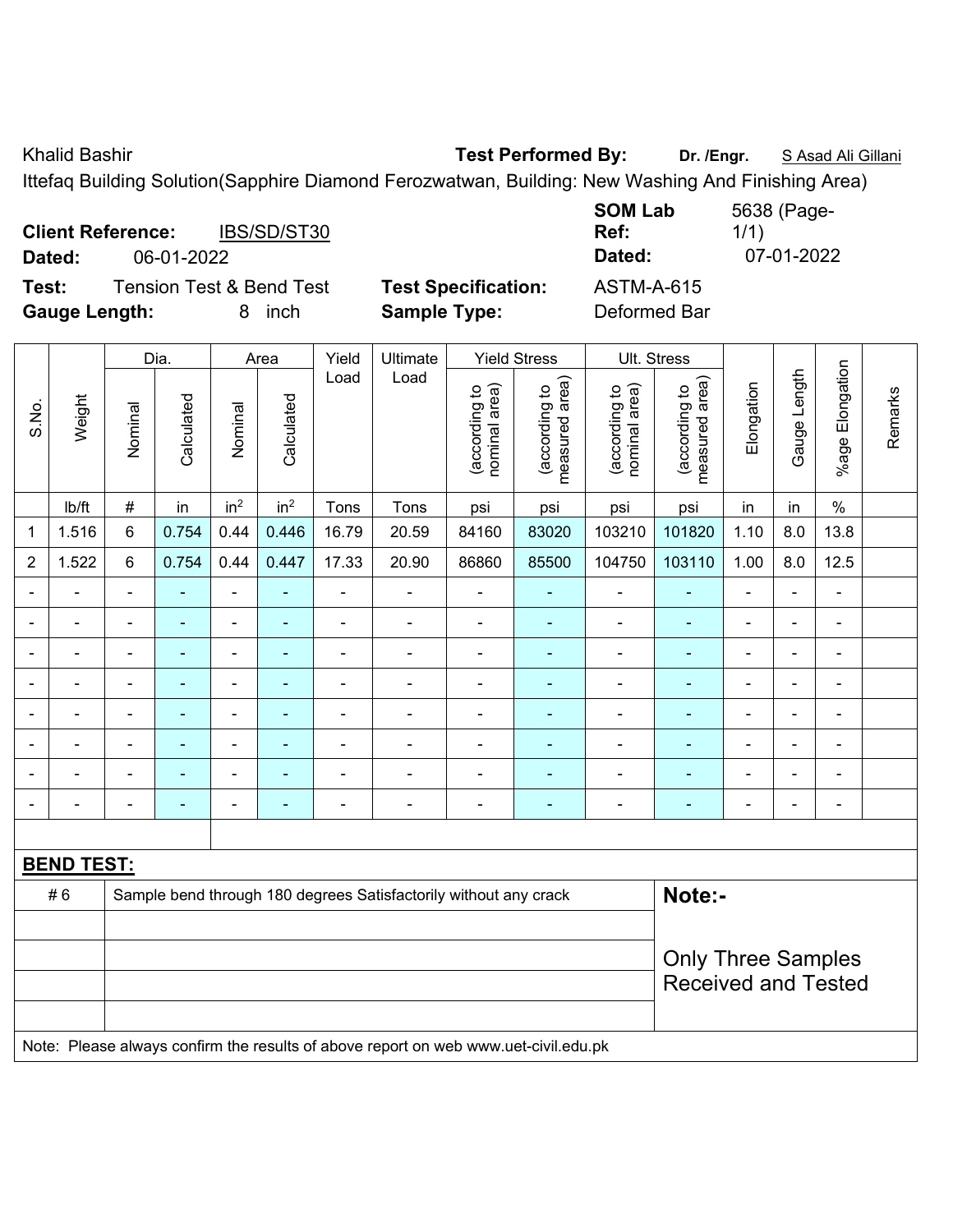Muhammad Tahir Saleem **Test Performed By:** Dr. /Engr. **SAsad Ali Gillani** PD Mall Of Sheikhupra .(M/S Nerien Engg)

| <b>SOM Lab</b> | 5639 (Page- |
|----------------|-------------|
| Ref:           | 1/1)        |
| Dated:         | 07-01-2022  |
| ASTM-A-615     |             |

**Client Reference:** UET/NE/Site-01 **Dated:** 06-01-2022 **Dated:** 07-01-2022

**Test:** Tension Test & Bend Test **Test Specification: Gauge Length:** 8 inch **Sample Type:** Deformed Bar

|                |                   |                            | Dia.           |                 | Area                                                             | Yield          | Ultimate                                                                            |                                | <b>Yield Stress</b>             |                                | Ult. Stress                     |            |              |                       |         |
|----------------|-------------------|----------------------------|----------------|-----------------|------------------------------------------------------------------|----------------|-------------------------------------------------------------------------------------|--------------------------------|---------------------------------|--------------------------------|---------------------------------|------------|--------------|-----------------------|---------|
| S.No.          | Weight            | Nominal                    | Calculated     | Nominal         | Calculated                                                       | Load           | Load                                                                                | nominal area)<br>(according to | (according to<br>measured area) | nominal area)<br>(according to | measured area)<br>(according to | Elongation | Gauge Length | Elongation<br>$%$ age | Remarks |
|                | lb/ft             | #                          | in             | in <sup>2</sup> | in <sup>2</sup>                                                  | Tons           | Tons                                                                                | psi                            | psi                             | psi                            | psi                             | in         | in           | $\%$                  |         |
| 1              | 2.728             | 8                          | 1.011          | 0.79            | 0.802                                                            | 24.64          | 38.76                                                                               | 68790                          | 67760                           | 108200                         | 106580                          | 1.20       | 8.0          | 15.0                  |         |
| $\overline{2}$ | 2.721             | 8                          | 1.009          | 0.79            | 0.800                                                            | 24.49          | 38.65                                                                               | 68360                          | 67500                           | 107910                         | 106560                          | 1.30       | 8.0          | 16.3                  |         |
| 3              | 1.572             | 6                          | 0.767          | 0.44            | 0.462                                                            | 12.33          | 19.80                                                                               | 61830                          | 58880                           | 99230                          | 94500                           | 1.10       | 8.0          | 13.8                  |         |
| 4              | 1.582             | 6                          | 0.769          | 0.44            | 0.465                                                            | 12.44          | 19.95                                                                               | 62340                          | 58990                           | 99990                          | 94620                           | 1.30       | 8.0          | 16.3                  |         |
| 5              | 0.665             | 4                          | 0.498          | 0.20            | 0.195                                                            | 5.25           | 7.72                                                                                | 57890                          | 59380                           | 85100                          | 87280                           | 1.20       | 8.0          | 15.0                  |         |
| 6              | 0.671             | 4                          | 0.501          | 0.20            | 0.197                                                            | 5.25           | 7.85                                                                                | 57890                          | 58770                           | 86560                          | 87870                           | 1.40       | 8.0          | 17.5                  |         |
| $\blacksquare$ |                   | $\blacksquare$             |                | $\blacksquare$  | ÷                                                                | $\blacksquare$ | ÷.                                                                                  | $\blacksquare$                 | ÷                               | $\blacksquare$                 | ÷,                              |            |              | ä,                    |         |
|                |                   |                            |                | $\blacksquare$  |                                                                  | $\blacksquare$ |                                                                                     | Ē,                             |                                 | $\blacksquare$                 | ۰                               |            |              | $\blacksquare$        |         |
|                |                   |                            |                |                 |                                                                  |                |                                                                                     |                                |                                 | $\blacksquare$                 | ÷,                              |            |              |                       |         |
|                |                   | $\blacksquare$             | $\blacksquare$ | ÷               |                                                                  | ÷              | $\overline{a}$                                                                      | ÷                              | ٠                               | -                              | ۰                               | ÷          |              | $\blacksquare$        |         |
|                |                   |                            |                |                 |                                                                  |                |                                                                                     |                                |                                 |                                |                                 |            |              |                       |         |
|                | <b>BEND TEST:</b> |                            |                |                 |                                                                  |                |                                                                                     |                                |                                 |                                |                                 |            |              |                       |         |
|                | #8                |                            |                |                 |                                                                  |                | Sample bend through 180 degrees Satisfactorily without any crack                    |                                |                                 |                                | Note:-                          |            |              |                       |         |
|                | #6                |                            |                |                 |                                                                  |                | Sample bend through 180 degrees Satisfactorily without any crack                    |                                |                                 |                                |                                 |            |              |                       |         |
|                | #4                |                            |                |                 | Sample bend through 180 degrees Satisfactorily without any crack |                | <b>Only Nine Samples</b>                                                            |                                |                                 |                                |                                 |            |              |                       |         |
|                |                   | <b>Received and Tested</b> |                |                 |                                                                  |                |                                                                                     |                                |                                 |                                |                                 |            |              |                       |         |
|                |                   |                            |                |                 |                                                                  |                |                                                                                     |                                |                                 |                                |                                 |            |              |                       |         |
|                |                   |                            |                |                 |                                                                  |                | Note: Please always confirm the results of above report on web www.uet-civil.edu.pk |                                |                                 |                                |                                 |            |              |                       |         |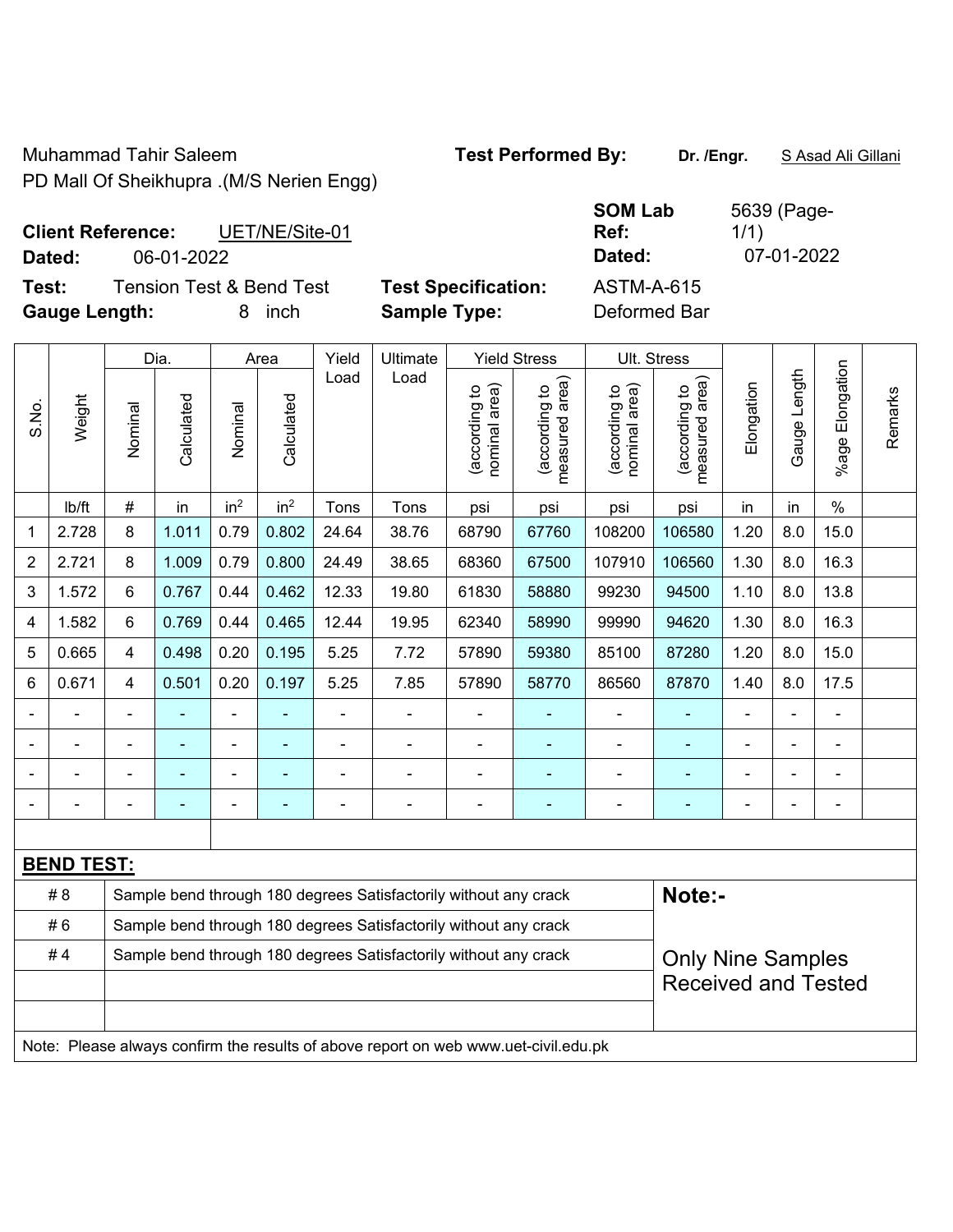Kifayat Hussain Naqvi **Test Performed By:** Dr. /Engr. **SAsad Ali Gillani** Cillani

CRE Kachhi Canal Rem.Works Consults-DAY(Earth W,Structure and Lining of Main Canal &Distbtrs)

| <b>Client Reference:</b> | KCP/CRE/KC-6B(3R)/UET/59 |
|--------------------------|--------------------------|
|                          |                          |

**Test:** Tension Test & Bend Test **Test Specification:** ASTM-A-615 **Gauge Length:** 8 inch **Sample Type:** Deformed Bar (HSJ Steel)

**SOM Lab Ref:**  5640 (Page-1/1) **Dated:** 06-01-2022 **Dated:** 07-01-2022

|       |                   |                                                                  | Dia.       |                 | Area            | Yield          | Ultimate                                                                            |                                | <b>Yield Stress</b>             |                                | Ult. Stress                     |                          |              |                       |         |
|-------|-------------------|------------------------------------------------------------------|------------|-----------------|-----------------|----------------|-------------------------------------------------------------------------------------|--------------------------------|---------------------------------|--------------------------------|---------------------------------|--------------------------|--------------|-----------------------|---------|
| S.No. | Weight            | Nominal                                                          | Calculated | Nominal         | Calculated      | Load           | Load                                                                                | nominal area)<br>(according to | (according to<br>measured area) | nominal area)<br>(according to | measured area)<br>(according to | Elongation               | Gauge Length | Elongation<br>$%$ age | Remarks |
|       | lb/ft             | $\#$                                                             | in         | in <sup>2</sup> | in <sup>2</sup> | Tons           | Tons                                                                                | psi                            | psi                             | psi                            | psi                             | in                       | in           | $\%$                  |         |
| 1     | 2.510             | 8                                                                | 0.969      | 0.79            | 0.738           | 21.53          | 30.91                                                                               | 60110                          | 64340                           | 86290                          | 92370                           | 1.50                     | 8.0          | 18.8                  |         |
| 2     | 2.516             | 8                                                                | 0.970      | 0.79            | 0.739           | 21.36          | 30.75                                                                               | 59620                          | 63740                           | 85860                          | 91780                           | 1.50                     | 8.0          | 18.8                  |         |
| 3     | 1.636             | $6\phantom{1}$                                                   | 0.783      | 0.44            | 0.481           | 12.97          | 18.09                                                                               | 65000                          | 59460                           | 90690                          | 82960                           | 1.70                     | 8.0          | 21.3                  |         |
| 4     | 1.625             | $6\phantom{a}$                                                   | 0.780      | 0.44            | 0.478           | 13.07          | 18.06                                                                               | 65510                          | 60300                           | 90540                          | 83340                           | 1.60                     | 8.0          | 20.0                  |         |
| 5     | 0.603             | $\overline{4}$                                                   | 0.475      | 0.20            | 0.177           | 5.32           | 7.82                                                                                | 58680                          | 66300                           | 86220                          | 97420                           | 1.10                     | 8.0          | 13.8                  |         |
| 6     | 0.601             | $\overline{4}$                                                   | 0.475      | 0.20            | 0.177           | 5.15           | 7.82                                                                                | 56770                          | 64150                           | 86220                          | 97420                           | 1.30                     | 8.0          | 16.3                  |         |
|       |                   |                                                                  |            | ÷               |                 |                |                                                                                     |                                |                                 | ÷                              |                                 |                          |              | $\blacksquare$        |         |
|       |                   | $\blacksquare$                                                   | ä,         | ÷               | ۰               | ä,             | $\overline{a}$                                                                      | $\blacksquare$                 | $\blacksquare$                  | $\blacksquare$                 | $\blacksquare$                  | ÷                        | ۰            | $\overline{a}$        |         |
|       |                   |                                                                  |            | $\overline{a}$  | ۳               |                | $\blacksquare$                                                                      | $\overline{\phantom{0}}$       | $\overline{\phantom{0}}$        | $\overline{\phantom{0}}$       | $\blacksquare$                  |                          | -            | $\overline{a}$        |         |
|       |                   | $\blacksquare$                                                   | ä,         | ÷               | ä,              | $\blacksquare$ | ÷.                                                                                  | $\blacksquare$                 | ٠                               | $\blacksquare$                 |                                 | $\blacksquare$           | ä,           | $\blacksquare$        |         |
|       |                   |                                                                  |            |                 |                 |                |                                                                                     |                                |                                 |                                |                                 |                          |              |                       |         |
|       | <b>BEND TEST:</b> |                                                                  |            |                 |                 |                |                                                                                     |                                |                                 |                                |                                 |                          |              |                       |         |
|       | # 8               |                                                                  |            |                 |                 |                | Sample bend through 180 degrees Satisfactorily without any crack                    |                                |                                 |                                | Note:-                          |                          |              |                       |         |
|       | #6                |                                                                  |            |                 |                 |                | Sample bend through 180 degrees Satisfactorily without any crack                    |                                |                                 |                                |                                 |                          |              |                       |         |
|       | #4                | Sample bend through 180 degrees Satisfactorily without any crack |            |                 |                 |                |                                                                                     |                                |                                 |                                |                                 | <b>Only Nine Samples</b> |              |                       |         |
|       |                   | <b>Received and Tested</b>                                       |            |                 |                 |                |                                                                                     |                                |                                 |                                |                                 |                          |              |                       |         |
|       |                   |                                                                  |            |                 |                 |                |                                                                                     |                                |                                 |                                |                                 |                          |              |                       |         |
|       |                   |                                                                  |            |                 |                 |                | Note: Please always confirm the results of above report on web www.uet-civil.edu.pk |                                |                                 |                                |                                 |                          |              |                       |         |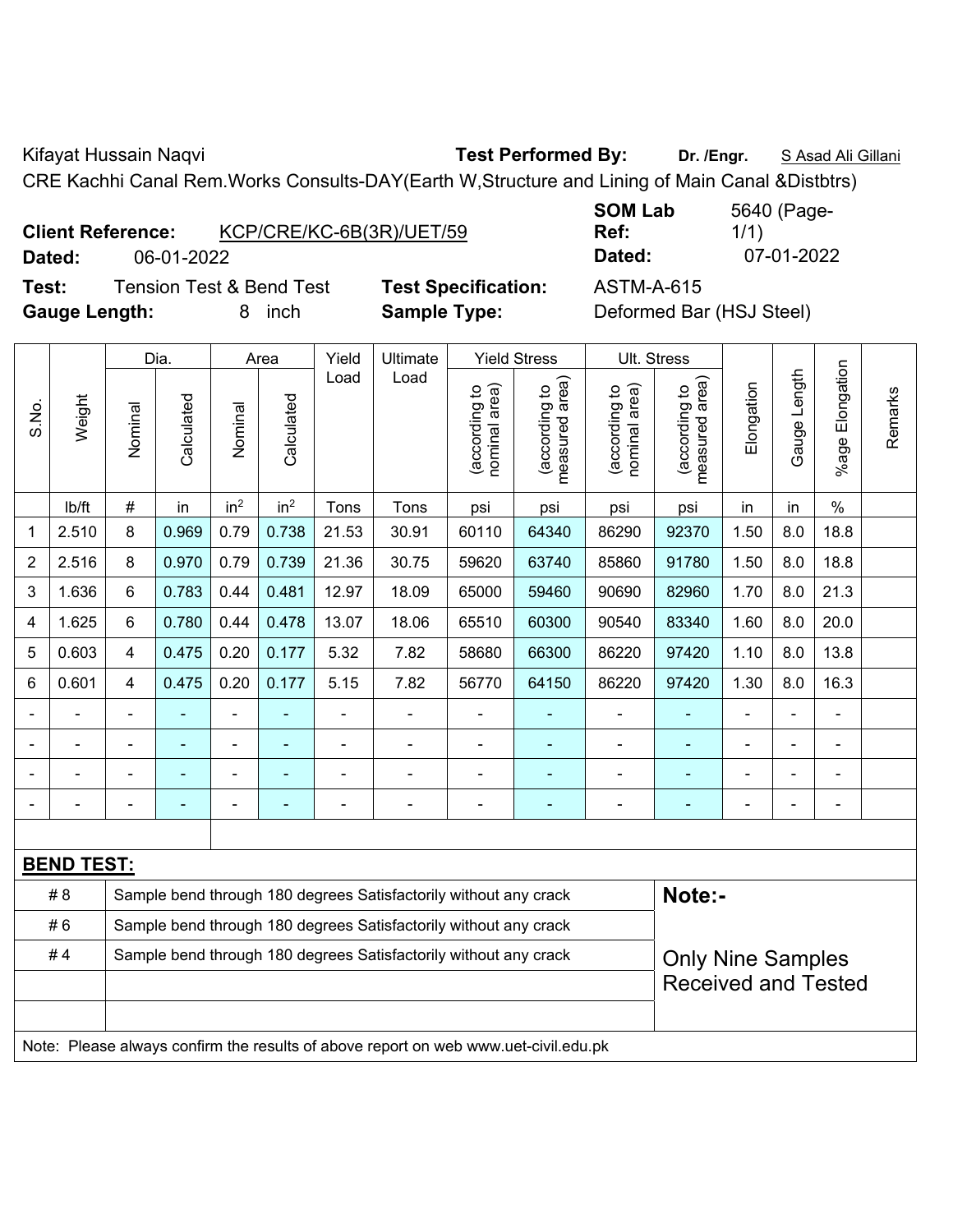ESS-I-AAR Consultant **Test Performed By: Dr. /Engr.** Asad Ali Gillani

Resident Engr.Chah Totan Wala,Jhang.(Rehabilitation/Impro. Of Sewerage System Jhang Ph-I)

| <b>Client Reference:</b><br>1207<br>24-12-2021<br>Dated:                          |                                                   | <b>SOM Lab</b><br>Ref:<br>Dated:  | 5641 (Page-<br>1/1)<br>07-01-2021 |
|-----------------------------------------------------------------------------------|---------------------------------------------------|-----------------------------------|-----------------------------------|
| <b>Tension Test &amp; Bend Test</b><br>Test:<br><b>Gauge Length:</b><br>inch<br>8 | <b>Test Specification:</b><br><b>Sample Type:</b> | <b>ASTM-A-615</b><br>Deformed Bar |                                   |

|                |                   | Dia.                     |                | Area                         |                              | Yield          | Ultimate                                                                            |                                | <b>Yield Stress</b>             |                                | Ult. Stress                     |                |                          |                          |         |
|----------------|-------------------|--------------------------|----------------|------------------------------|------------------------------|----------------|-------------------------------------------------------------------------------------|--------------------------------|---------------------------------|--------------------------------|---------------------------------|----------------|--------------------------|--------------------------|---------|
| S.No.          | Weight            | Nominal                  | Calculated     | Nominal                      | Calculated                   | Load           | Load                                                                                | nominal area)<br>(according to | (according to<br>measured area) | nominal area)<br>(according to | (according to<br>measured area) | Elongation     | Gauge Length             | %age Elongation          | Remarks |
|                | lb/ft             | $\#$                     | in             | in <sup>2</sup>              | in <sup>2</sup>              | Tons           | Tons                                                                                | psi                            | psi                             | psi                            | psi                             | in             | in                       | $\%$                     |         |
| 1              | 1.411             | $\,6$                    | 0.727          | 0.44                         | 0.415                        | 10.88          | 17.07                                                                               | 54520                          | 57810                           | 85590                          | 90740                           | 1.30           | 8.0                      | 16.3                     |         |
| $\overline{2}$ | 1.411             | $6\phantom{1}$           | 0.727          | 0.44                         | 0.415                        | 10.83          | 16.94                                                                               | 54270                          | 57530                           | 84920                          | 90040                           | 1.00           | 8.0                      | 12.5                     |         |
| $\blacksquare$ |                   | $\overline{a}$           | $\blacksquare$ | $\blacksquare$               | ä,                           | $\blacksquare$ |                                                                                     | $\blacksquare$                 | ٠                               | ä,                             | ä,                              |                | $\overline{a}$           | ä,                       |         |
| $\blacksquare$ |                   | ä,                       | ÷,             | $\qquad \qquad \blacksquare$ | ÷                            | $\blacksquare$ | $\blacksquare$                                                                      | $\blacksquare$                 | $\blacksquare$                  | $\blacksquare$                 | $\blacksquare$                  | ä,             | ÷                        | $\overline{\phantom{a}}$ |         |
| $\blacksquare$ | $\blacksquare$    | $\blacksquare$           | $\blacksquare$ | $\overline{\phantom{a}}$     | $\qquad \qquad \blacksquare$ | $\blacksquare$ | $\blacksquare$                                                                      | $\blacksquare$                 | $\blacksquare$                  | $\overline{\phantom{0}}$       | $\blacksquare$                  | ۰              | $\blacksquare$           | $\blacksquare$           |         |
|                |                   | $\blacksquare$           | ٠              | $\blacksquare$               | $\blacksquare$               | $\blacksquare$ | $\blacksquare$                                                                      | $\blacksquare$                 | ä,                              | ä,                             | $\blacksquare$                  | $\blacksquare$ | $\blacksquare$           | ä,                       |         |
|                | ÷                 | $\blacksquare$           | ÷,             | ÷,                           | ÷                            | $\blacksquare$ | $\blacksquare$                                                                      | $\blacksquare$                 | $\blacksquare$                  | $\blacksquare$                 | $\blacksquare$                  | ä,             | $\blacksquare$           | $\blacksquare$           |         |
|                |                   |                          | ۳              | ۰                            | $\blacksquare$               |                |                                                                                     | $\blacksquare$                 | $\blacksquare$                  | ۰                              |                                 |                |                          | $\blacksquare$           |         |
|                |                   |                          |                |                              |                              |                |                                                                                     |                                |                                 |                                |                                 |                |                          |                          |         |
| $\blacksquare$ |                   | $\overline{\phantom{0}}$ | ۰              | $\qquad \qquad \blacksquare$ | $\overline{\phantom{0}}$     | $\blacksquare$ | $\blacksquare$                                                                      | $\overline{\phantom{a}}$       | $\overline{\phantom{0}}$        | ÷                              | $\blacksquare$                  | ۰              | $\overline{\phantom{0}}$ | $\blacksquare$           |         |
|                |                   |                          |                |                              |                              |                |                                                                                     |                                |                                 |                                |                                 |                |                          |                          |         |
|                | <b>BEND TEST:</b> |                          |                |                              |                              |                |                                                                                     |                                |                                 |                                |                                 |                |                          |                          |         |
|                | #6                |                          |                |                              |                              |                | Sample bend through 180 degrees Satisfactorily without any crack                    |                                |                                 |                                | Note:-                          |                |                          |                          |         |
|                |                   |                          |                |                              |                              |                |                                                                                     |                                |                                 |                                |                                 |                |                          |                          |         |
|                |                   |                          |                |                              |                              |                | <b>Only Three Samples</b>                                                           |                                |                                 |                                |                                 |                |                          |                          |         |
|                |                   |                          |                |                              | <b>Received and Tested</b>   |                |                                                                                     |                                |                                 |                                |                                 |                |                          |                          |         |
|                |                   |                          |                |                              |                              |                |                                                                                     |                                |                                 |                                |                                 |                |                          |                          |         |
|                |                   |                          |                |                              |                              |                | Note: Please always confirm the results of above report on web www.uet-civil.edu.pk |                                |                                 |                                |                                 |                |                          |                          |         |